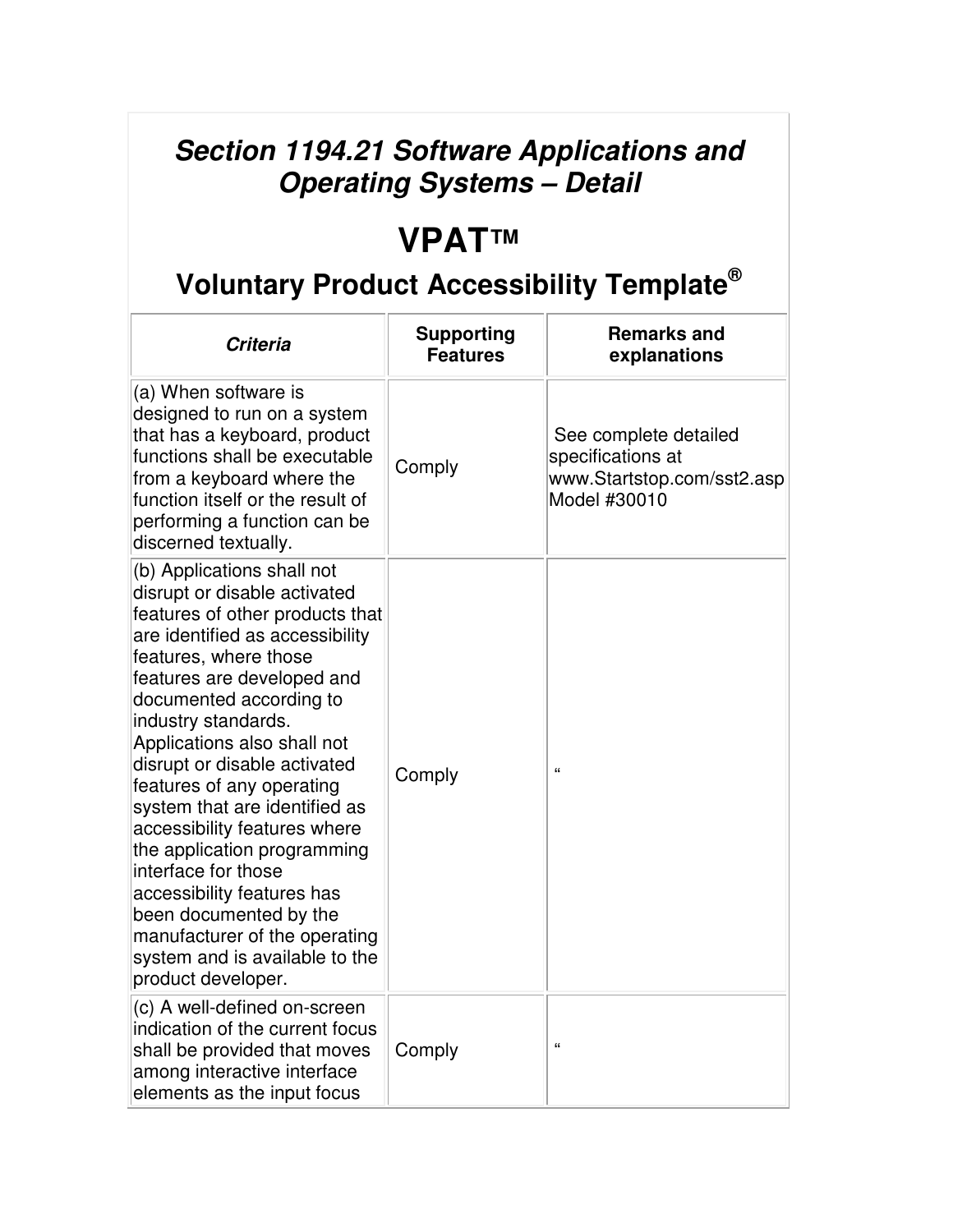| changes. The focus shall be<br>programmatically exposed so<br>that Assistive Technology can<br>track focus and focus<br>changes.                                                                                                                                                                                 |        |                                                                                                                                                       |
|------------------------------------------------------------------------------------------------------------------------------------------------------------------------------------------------------------------------------------------------------------------------------------------------------------------|--------|-------------------------------------------------------------------------------------------------------------------------------------------------------|
| (d) Sufficient information<br>about a user interface<br>element including the identity,<br>operation and state of the<br>element shall be available to<br>Assistive Technology. When<br>an image represents a<br>program element, the<br>information conveyed by the<br>image must also be available<br>in text. | Comply | $\epsilon$                                                                                                                                            |
| (e) When bitmap images are<br>used to identify controls,<br>status indicators, or other<br>programmatic elements, the<br>meaning assigned to those<br>images shall be consistent<br>throughout an application's<br>performance.                                                                                  | Comply | $\epsilon$                                                                                                                                            |
| (f) Textual information shall<br>be provided through operating<br>system functions for<br>displaying text. The minimum<br>information that shall be<br>made available is text<br>content, text input caret<br>location, and text attributes.                                                                     | Comply | $\mathbf{G}$                                                                                                                                          |
| (g) Applications shall not<br>override user selected<br>contrast and color selections<br>and other individual display<br>attributes.                                                                                                                                                                             | Comply | $\epsilon$                                                                                                                                            |
| (h) When animation is<br>displayed, the information<br>shall be displayable in at least<br>one non-animated<br>presentation mode at the<br>option of the user.                                                                                                                                                   | Comply | $\alpha$<br>Foot Pedal icons are the<br>only animated feature.<br>These icons display non-<br>essential ("convenience")<br>information (pedal up/down |